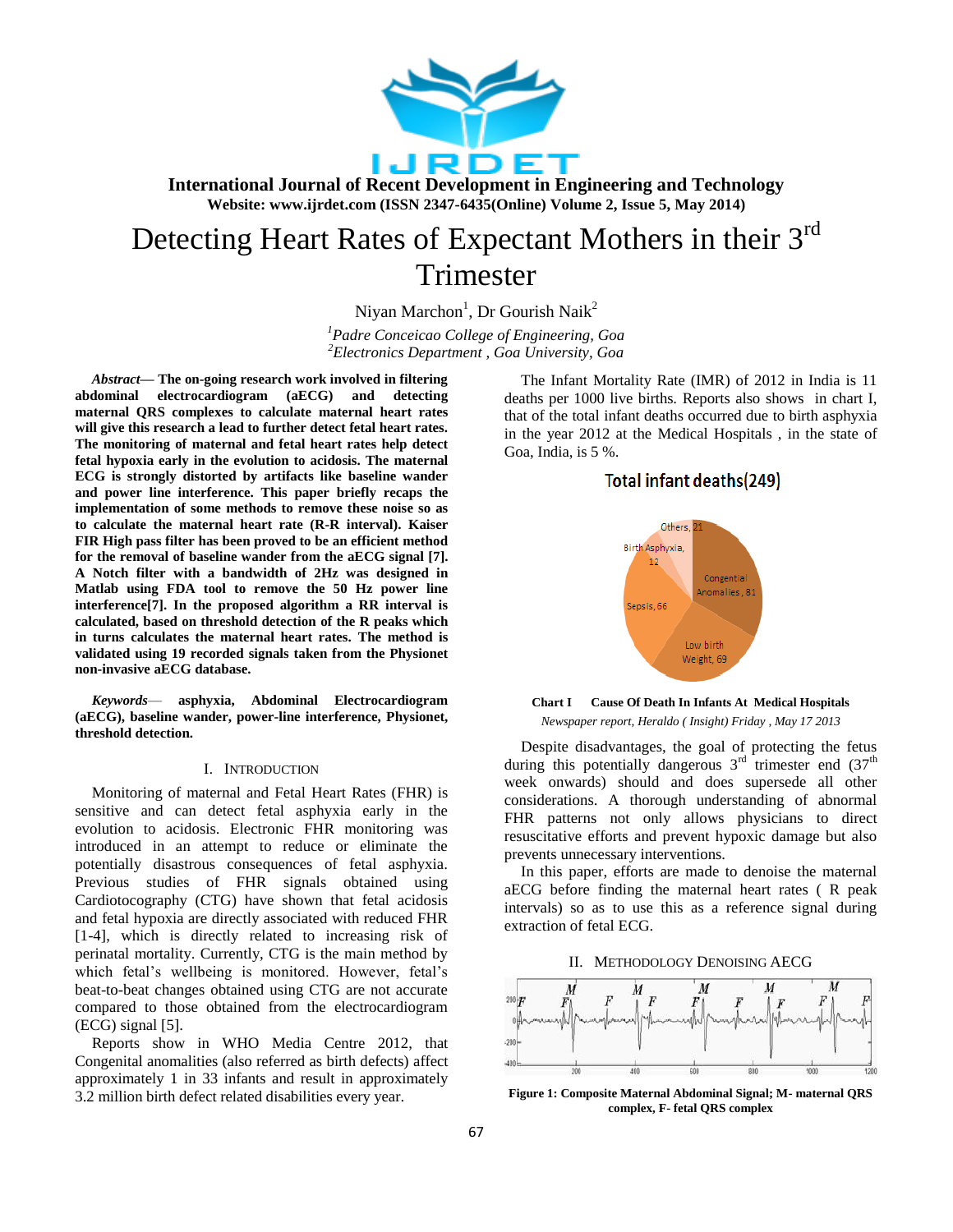

# **International Journal of Recent Development in Engineering and Technology Website: www.ijrdet.com (ISSN 2347-6435(Online) Volume 2, Issue 5, May 2014)**

# *1. Data Acquisition:*

The Non-invasive abdominal ECG (aECG) as shown in figure 1 is the recording of the cardiac activity of both the mother and the fetus when several leads are placed on the abdomen of the mother. The motivation for monitoring the fetal heart rate through pregnancy is to recognise pathologic conditions, typically asphyxia, with sufficient warning to enable intervention by the clinician before irreversible changes set in. The abdominal ECG signals are taken from the Physionet database [6]. Physionet offers free web access to large collection of recorded physiologic signals and related open-source software.The physionet ATM contains a collection of several ECG databases where each database comprises of patients records of ECGs of different types of diseases.Each patient's recording sampled at 1ms contains 11000 values. We took this database which contained a series of 55 multichannel abdominal non-invasive ECG recordings, taken from a single subject between 21 to 40 weeks of pregnancy and the duration of each signal is 10 seconds. The signals sampled at a rate of 1 kHz, with 16 bit resolution were imported into MATLAB.



**Figure 2: Proposed Methodology to obtain maternal R waves.**

# *2. Denoising AECG:*

#### *2a. Base line wander removal*

The Baseline wander due to respiration can cause problems to analysis, especially when examining the low frequency ST segment. The simple approach used to filter baseline wander was to use a highpass filter to cut off the lower-frequency baseline wander components up to 1 Hz. Performance of various FIR and IIR digital filters were compared using Matlab's FDA tool.

We used a high-pass FIR filter with a fixed cut-off frequency fc of 2 Hz at a sampling frequency of 1000 Hz [7]. The Signal to noise ratio formula [7] used here to compare the filters is given by:

**SNR (db)** =  $10 * log_{10}$  (FFT (filtered signal)<sup>2</sup> /(FFT ( *Input signal - Filtered signal)<sup>2</sup> ).*



**Figure 3 Kaiser FIR filter output**

The IIR filters displayed poor SNR ratios compared to the FIR filters and Kaiser FIR high pass filter exhibited the highest SNR value [7]. Kaiser FIR filter showed the absence of the baseline wandering as shown in figure 3.

#### *2b. Removal of Power Line interference*

Power-line interference consists of a sine wave with a centre frequency around 50 Hz and harmonics at multiples of this frequency. Such noise can cause problems interpreting low amplitude waveforms and corrupt electrophysiologic recordings. The Fast Fourier Transform (FFT) of the denoised signal shows that the 50 Hz frequency component has been effectively removed using the Notch filter as shown in figure 4. The proposed methodology as shown in figure 2 uses the Kaiser FIR high pass filter, Notch filter followed by the Savitzky Golay smoothing filter which effectively denoises the abdominal Maternal ECG signal without destroying the fetal ECG information as shown in figure 5.



**Figure 4 FFT of the denoised aECG signal with PLI absent at 50 Hz**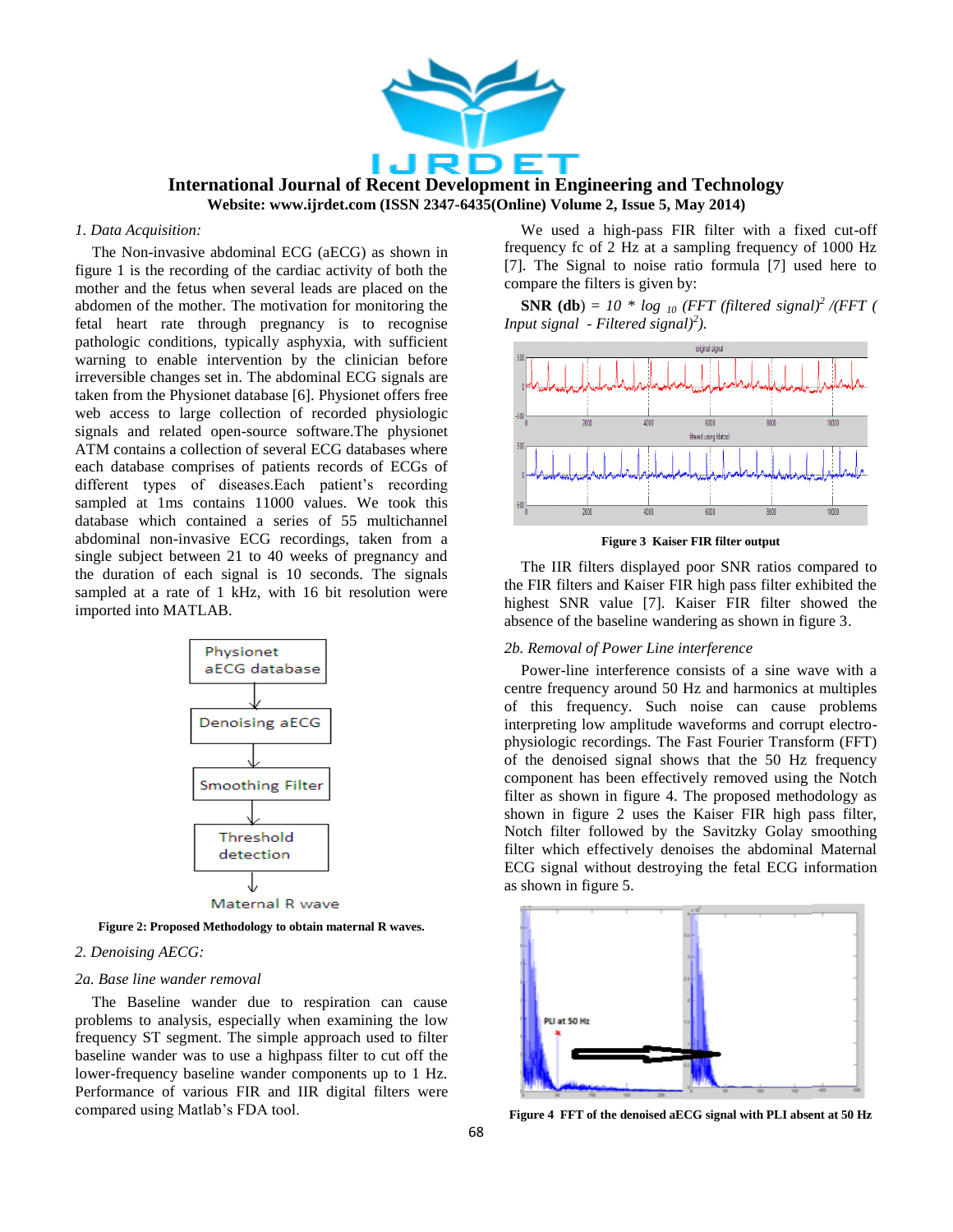

**International Journal of Recent Development in Engineering and Technology Website: www.ijrdet.com (ISSN 2347-6435(Online) Volume 2, Issue 5, May 2014)**



**Figure 5: Proposed Technique [7] to filter aECG signals before detecting the maternal R peaks.**

#### *3. Algorithm To Detect Maternal Heart Rates.*

Heart rate variability (HRV) is the physiological phenomenon of variation in the time interval between heartbeats. It is measured by the variation in the beat-tobeat interval. In RR variability, R is a point corresponding to the peak of the QRS complex of the ECG wave; and RR is the interval between successive R peaks as shown in figure 6.



**Figure 6: RR interval of a maternal ECG waveform**

To obtain the RR interval, The aECG recorded data from the Physionet (record\_1) was first filtered and imported into Matlab. The threshold R peak was set to 300 after observing the output signal from the smoothing Savitzky Golay filter as shown in figure 5. All the voltage points above the threshold value were summed up and the midpoint was calculated at each QRS. The sampling rate was 1100/sec (fs) since the record 1 contained 11000 samples for 10 seconds.

The implementation of this algorithm depends mainly on the normal heart rate (HR) and the sampling frequency. According to the RR interval and the sampling frequency, the heart rate interval can be calculated as follows:

$$
HR = (1/RR)^*fs * 60 \tag{8}
$$

### III. RESULTS

The accuracy of the algorithm was tested by applying it to 19 recorded signals, each of them is about 10 seconds long. The algorithm was implemented through the use of MATLAB and its FDA tool. Figure 7 shows the twenty maternal R peaks of the record\_1 for 11000 samples. There was not much variation between the maximum and minimum RR intervals for each of the records. All 19 aECG records from the Physionet database were checked for the RR intervals keeping the threshold level to 300. It was observed that the voltage level of the record\_12 was very low, hence the threshold level was changed to 18. Some of the heart rates (maximum and minimum) of the AECG records were obtained, as shown in Table I using the heart rate formula [8].



**Figure 7: Twenty Maternal R peaks detected for record\_1and a threshold set for 300**

**TABLE I HEARTS RATES OF SOME AECG RECORDS**

| <b>Record</b> |        |        | Threshold | <b>Heart Rate</b> |
|---------------|--------|--------|-----------|-------------------|
| <b>Number</b> | RR max | RR min | for R     | bpm               |
|               |        |        | peaks     | (min/max)         |
| Record 1      | 622    | 570    | 300       | 106/115           |
| Record 8      | 750    | 730    | 300       | 88/90             |
| Record 12     | 772    | 765    | 18        | 85/86             |
| Record 19     | 725    | 712    | 300       | 91/92             |